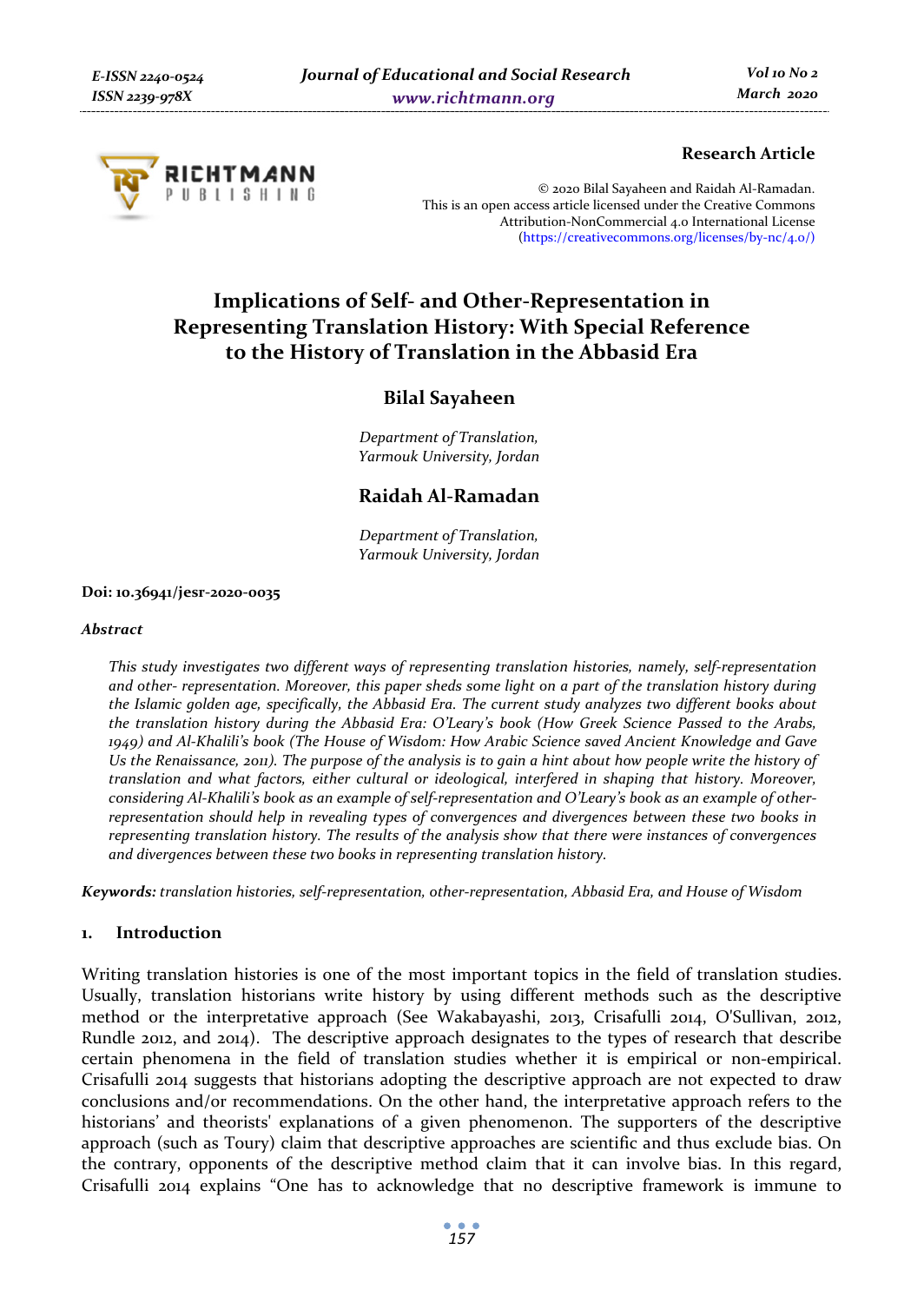interpretive bias". (p.32). The usage of a specific method at the expense of another depends on the questions that the historian wants to find answers for or on the facts that he/she wants to reveal. This paper aims at exploring two different ways of representing translation histories, namely, selfrepresentation and other- representation. Both methods refer to representing people and events in a translation context in a certain period in a certain culture or community. Historians or researchers who belong to the represented culture are the ones who usually write self-representation. However, representation of the other can also be carried by historians or researchers from other cultures.

Moreover, to add value to the argument, this paper sheds some light on a part of the translation history during the Islamic golden age, specifically, the Abbasid Era. The Abbasid dynasty is considered as one of the greatest Islamic dynasties. Islamic golden age is a remarkable period in the Islamic history which lasted from the raise of the Abbasid Caliphate in 750 until the collapse of the Abbasid Caliphate in 1258. The Islamic Golden Age witnessed remarkable developments and advancements in many fields such as; medicine, algebra, physics, chemistry, mathematics and astronomy. (See, Renima et al, 2016 and Matthew, 2006). The Islamic Golden Age came to an end when Mongols invaded and thrashed Baghdad, the capital of the Abbasid Caliphate, under the leadership of Hulagu Khan. (See Kennedy, 2016 and Liu, 2011).

The Islamic Golden Age witnessed the establishment of The House of Wisdom (Arabic: Bayt al-Hikhma), which was a library, a translation institute and a research center in Baghdad, Iraq. It was the main institution in the translation movement and was considered a major intellectual hub during the Islamic golden age. O'Leary (*How Greek Science Passed to the Arabs*, 1949) and Al-Khalili (*The House of Wisdom: How Arabic Science saved Ancient Knowledge and Gave Us the Renaissance, 2011*) authored two different books about the translation history during the Abbasid Era. Analyzing these books may give us a hint about how people write the history of translation and the factors, cultural or ideological, that interfered in shaping the history in question. Moreover, considering Al-Khalili's book as an example of self-representation and O'Leary's book as an example of other-representation should help reveal types of convergences and divergences between the two books. Here, it is important to mention that Al-Khalili is an Iraqi author and historian who was born and educated in Baghdad, Iraq. And O'Leary is a British historian, Orientalist and lecturer who was born in 1872 in the United Kingdom.

## *1.1 Self-representation*

First, some views of the notion of representation will be presented. Hall (1997), for example, defines representation as "using language to say something meaningful, or to represent, the world meaningfully, to other people" (p.15). Salazar (2008) states that "Cultural representation help form the images people have of others" (p.1). These two views suggest that representation involves presenting something to someone or to the world. Moreover, the latter view explains the importance of representation in establishing and determining the image of others as well as appearance as expressed by certain authors to certain cultures. Shohat and Stam (1994) argue that, in many languages, "to represent" means "to enact" or to play a role. The given definition suggests that the presenter plays a role in the process of representation, i.e., representors are involved in shaping ones and others history (p.182).

In what follows, the two concepts: "Self" and "Other" will be discussed in their relevance to the current study. "Self" refers to anyone from inside a specific culture or society, whereas "Other" refers to anyone from outside a culture or a society. Thus, self-representation simply means that people of a specific culture take the responsibility of representing their own culture or history. Otherrepresentation refers to the act of writing about a culture or a nation other than that of the author. The suggested definition can also be applied to translation history writing since translation historians can write about their own history or others' histories.

Many factors in both self and other- representation may influence the process of representation. Among these factors are ideology, power, and interpretation of historical events. Some cultures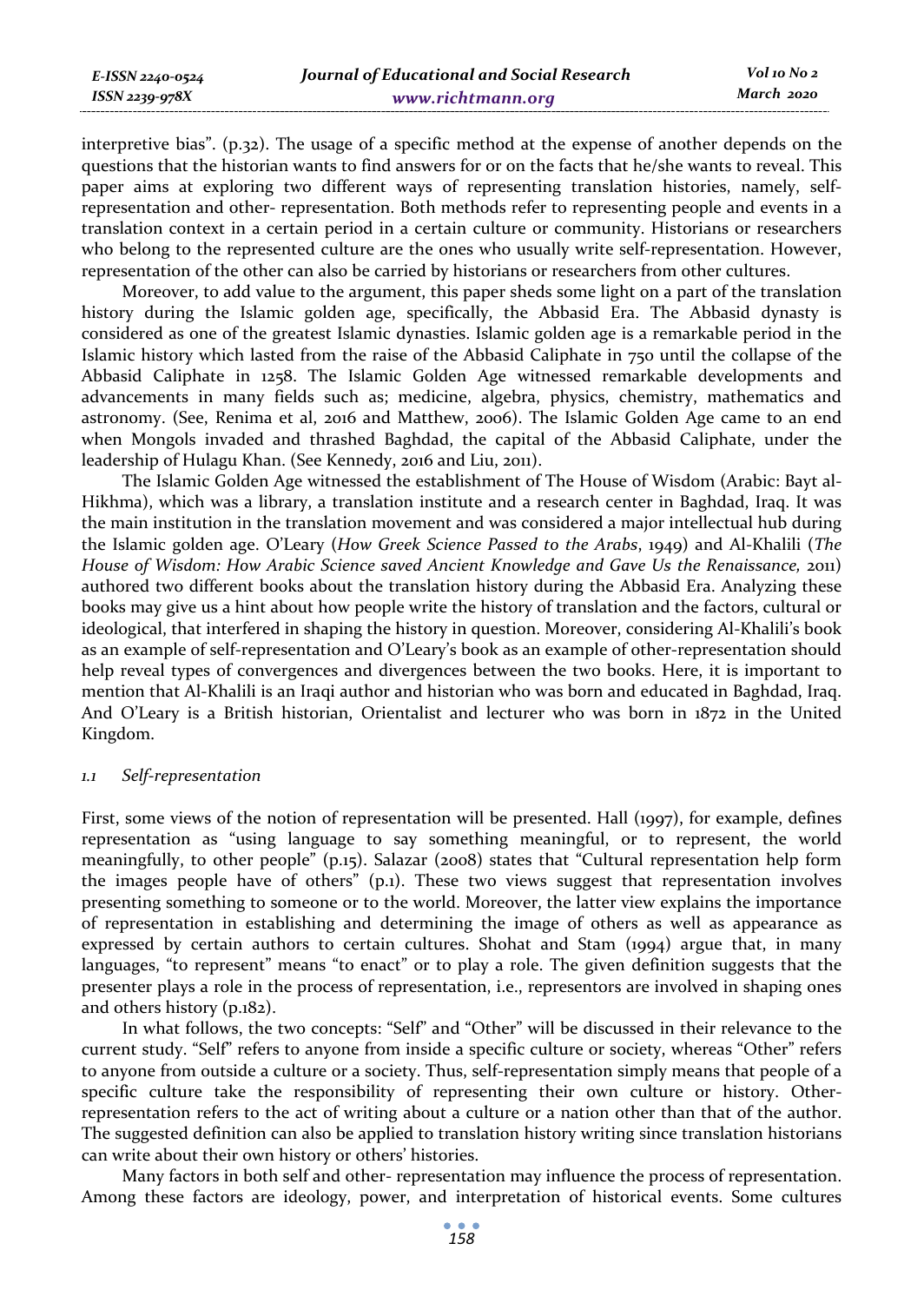| E-ISSN 2240-0524 | Journal of Educational and Social Research | Vol 10 No 2 |
|------------------|--------------------------------------------|-------------|
| ISSN 2239-978X   | www.richtmann.org                          | March 2020  |

choose self-representation to write about their translation histories to introduce a purified image about themselves and to promote a better understanding and a deeper respect of the represented culture among the target culture reader. Yet, interpretation is involved in representation, which led some scholars to question whether representations are Self or Other representations (Shohat, 1995). Other scholars emphasize that representation does not happen in a vacuum, hinting that it is not an objective process (Tymoczko, 2006). Considering power as a factor in representation, Spivak's article "Can the Subaltern Speak" (1998) provides a thorough understanding. Spivak argues that representation is a kind of speech act, where we have a speaker and a listener. The Subalterns try to represent themselves, but their act of representation is not heard because the listener does not recognize it. In other words, due to the unequal scale of power among cultures and societies, some cultures are more likely to be heard than others. Consequently, if some cultures are more likely to be heard than others, they are more likely to be followed in establishing and forming the images of the Other. The constructed images by the dominant about the dominated or the 'Subaltern' can include personal interpretations and judgments. Moreover, if, as argued by Tymoczko, representation is subjective, then the images represented by the Self or the Other can be reduced or manipulated for ideological reasons.

## *1.2 Other representation*

As discussed in the previous section, other- representation refers to any work done by scholars or historians about cultures or societies other than their own. We believe that some light should be shed on these types of writing in order to see if they differ from self-writings. Firstly, we would argue that all historians, whether "self" or "other", deal with events that happened in the past. Thus, they both depend on sources to write about a certain history. In other words, "other" may have access to more sources than "self" or vice versa. Secondly, both "self" or "other" adopt certain methodologies to represent a certain history, and methodologies are not exclusive to the privilege of a certain scholar or historian; they are there, and anyone can adopt them. Up to this point, none of them, "self" or "other", is considered more qualified or even more capable than the other to document or study a certain history. As for motivation, anyone may get interested in a particular culture, literature and/or a nation, and that passion may drive the person to write about the history of that culture or literature. Passion for writing about history of translation, of course, is not enough as it should be accompanied by knowledge in both translation studies and history.

There are various factors that may play a role in representations carried by the "Other". These factors include stereotypes, power, ideologies and interpretations. The last two factors can be said to affect both Self and Other representation. However, the first two are most likely to affect Other representation. Consider the following:

*Non-Western cultures and societies have been represented, translated, according to fixed ideologies and discursive strategies. Africans, Arabs, Muslims and Israelis, as well as Central and Eastern Europeans, have been, and still are, seen as 'trouble-makers and sources of nuisance' for the Western world, which finds itself time and again having to intervene to solve their problems and bickering" (Faiq, 2005, p.2)* 

Such ideologies may affect the representation of these cultures in media and in writing translation history as well. Here, it is important to define ideology. Mason (2010) defines ideology "as the set of beliefs and values which inform an individual's or institution's view of the world and assist their interpretation of events, facts and other aspects of experience" (86).The impact of stereotypes and unchanging ideologies will be discussed in the following section. Consider for example how some stereotypes about Arabs shaped Disney's *Aladdin* and the *Arabian Nights*:

 *Even though most Westerners may not know who Abbasids were, references to the caliph of Baghdad or Harun al-Rashid conjure up images of Disney's Aladdin and The Arabian Nights-a never-never land of flying carpets, genies released from magic lamps, and scattering gold and jewels. (Goldschmidt,2003, p.73)*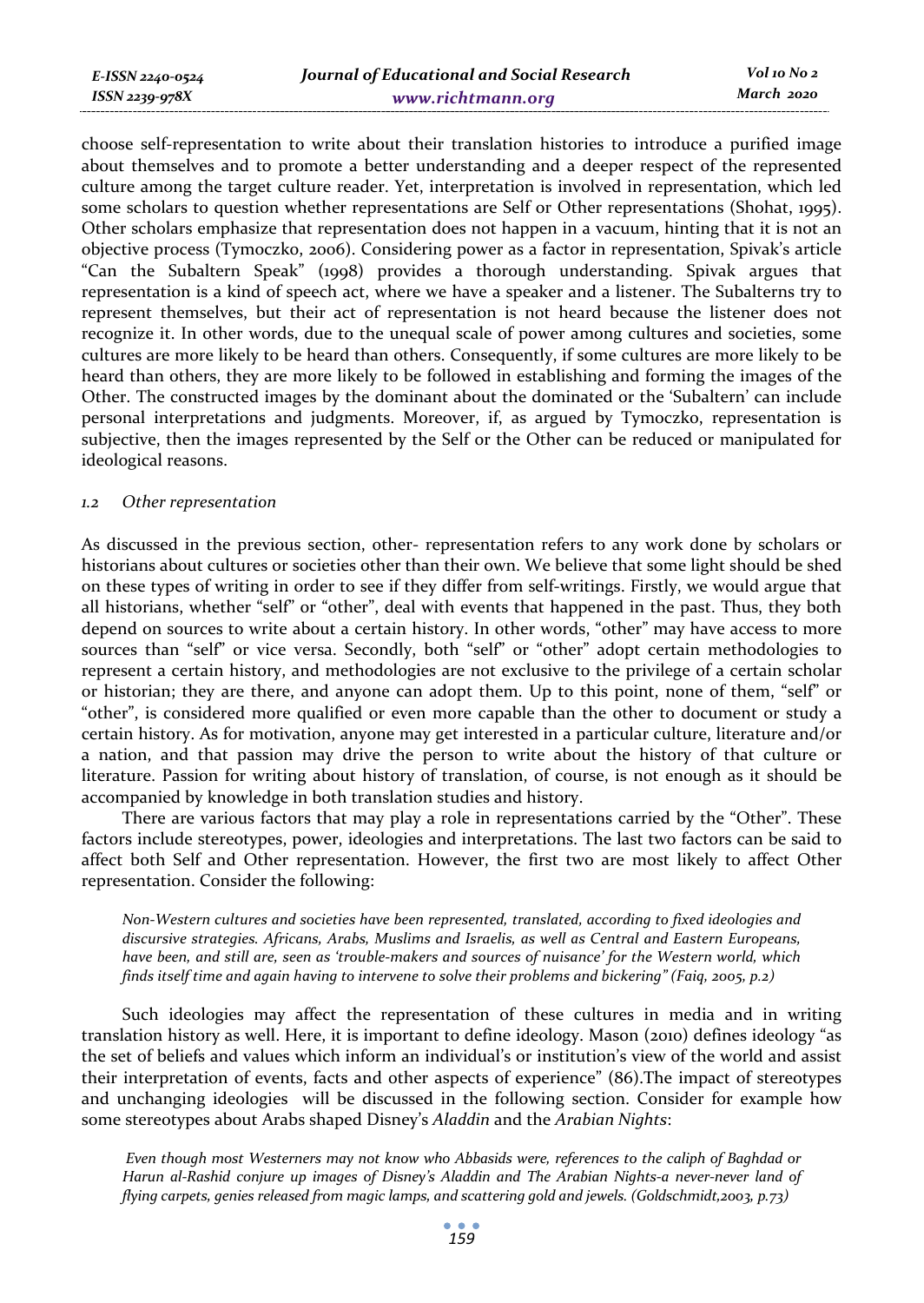| E-ISSN 2240-0524 | Journal of Educational and Social Research | Vol 10 No 2 |
|------------------|--------------------------------------------|-------------|
| ISSN 2239-978X   | www.richtmann.org                          | March 2020  |

This shows how Disney, i.e., "other" perceives the Abbasids Era according to certain previously established stereotypes and then conveys this image to its audience. This picture may influence anyone who relies on these films to construct his/her knowledge about the Abbasid Era.

Moreover, the issue of power can affect the writing of translation history. As we illustrated above, some cultures are more likely to be heard than others. This can happen in writing the history of translation, especially when a writer from a dominant culture writes about non-dominant culture. Thus, he/she will more likely to be read than others.

#### **2. Discussion and Analysis**

This section attempts to provide both an analysis and a comparison of two books that tackled translation history during the Abbasid Era. The first book is entitled "How Greek Science Passed to The Arabs." It was written by D. O'Leary, who is a British historian and lecturer in the Aramaic and Syriac languages at the University of Bristol. The second book is entitled "The House of Wisdom," which was written by Al-Khalili, an Iraqi author and historian. For the purposes of this study, O'Leary's book will be considered an example of Other-representation, while Al-Khalili's will be considered as an example of Self-representation. Both books tackle various topics, but this paper is concerned only about the specific period of the Abbasid Era.

First let us provide a brief about the translation movement at that time. Al-Khalili argues that translation movement is "a process that lasted for two centuries- during which much of the wisdom of the earlier civilizations of the Greeks, Persians and Indians was translated into Arabic" (2005, p.35). O'Leary also mentions the translation movement, referring to it as "a movement which aimed at translating Greek scientific material into Arabic (1949, p.155). The translation movement started in the mid-eighth century and was supported by both the Caliphs and wealthy Muslim patrons. The main aim of the movement was to transfer Greek, Indian, and Persian knowledge, wisdom and sciences such as mathematics, medicine, astrology, physics, engineering, chemistry, etc. to the Islamic Empire.

After a thorough examination and analysis of the relevant parts in both Al-Khalili's book and O'Leary's book, it can be argued that several convergences and divergences between these two books have been detected in terms of representing the translation history in the Abbasid Era. The convergences have been seen to be a result of representing self-evident events and historical facts. In contrast, divergences can be attributed to different interpretations of historical events, using different sources to prove evidence, and sometimes, to different ideologies. These ideologies, in turn, come as a result of self and other representations.

In relevance to the convergences, it seems that both authors agreed on certain major issues and events. For example: (1) they both admitted the existence of "The House of Wisdom" and the translation movement during that era and they both stated that "Al-Ma'mun" was the founder of "The House of Wisdom"; (2) they both agreed that "Hunayn Ibn Ishaq" was the most famous translator during the Abbasid Era; (3) they both agreed that Persians influenced the Abbasid Caliphs; (4) they both agreed that the earliest translations from Greek were concerned with astronomy and mathematics; (5) they both agreed that Caliphs and wealthy people patronized and encouraged the translation movement. The above mentioned five points comprise the major events and issues during the Abbasid Era. Here it is of importance to add that while both books and historians admitted the existence of "The House of Wisdom", they did not agree on the role that the House of wisdom had played in enriching science and civilizations in general. For example, Al-Khalili asserts in different places of his book (See pages, 35, 36, 71and 73) that Muslim and non-Muslim scholars during that era did not only translate sciences from other cultures. Al-Khalili explains that after translating the Greek, Indian and Persian knowledge, science and wisdom, scholars of Baghdad began to question, extend and improve upon the knowledge they had acquired" (p. 79). Al-Khalili went further to criticize what he calls "the naïve Eurocentric" (p. 79) views about the translation movement during the Abbasid era. He explains that the Westerners depict the movement as merely transferring knowledge from other civilizations to the Islamic Empire without mentioning or clarifying that the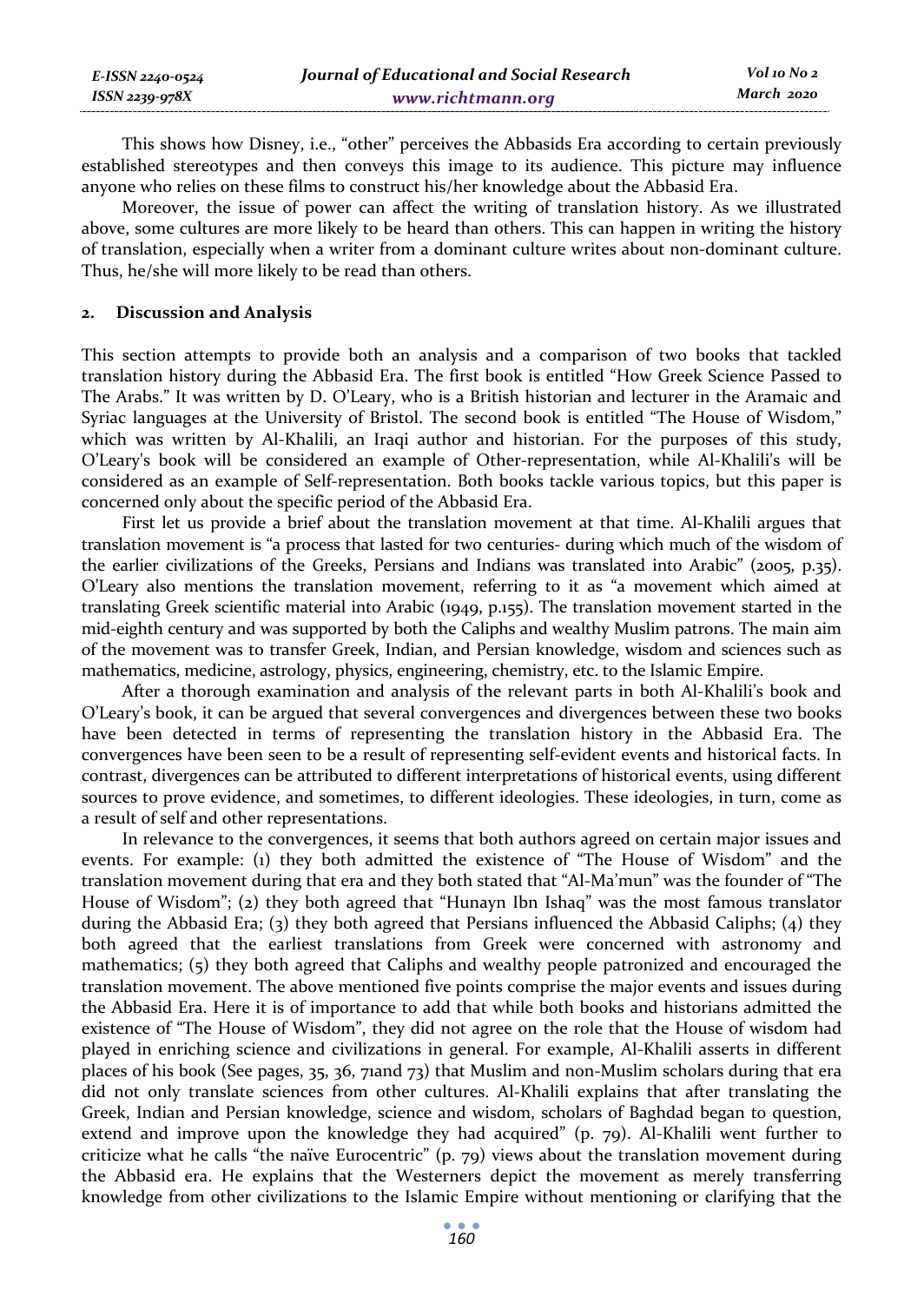translation movement involved improving and extending that imported and translated knowledge. Meanwhile, O'Leary did not mention that translators during the Abbasid Era attempted to reflect on and develop the books they translated.

On the other hand, after thorough analysis of the relevant parts of the two books we can point out some divergences and attempt to find the reasons behind them. The two books provided different reasons that led to the advent of the translation movement. Al-Khalili believes that the main reasons are: (1) the Abbasid obsession with Persian culture;(2) their obsession with astrology; and (3) the serendipity of emerging technologies. On the other hand, O'Leary did not discuss this issue in detail, but he mentions that Harun's minister, Ja'fer Ibn Barmak, played a crucial role in influencing him to support translations from Greek into Arabic. Moreover, O'Leary clearly states that supporting and promoting translation was seen as a mode of 'fashion'. O'Leary went further to claim that the main motive for translating was not "a pure love of science" (161). This could be attributed either to the different sources that both authors used to study that era or to the differences in interpreting events such as the relationship between the Abbasids and Persians. More importantly, self and otherrepresentation can be the major drive for analyzing and interpreting the reasons for the rise of translation movement during the Abbasid Era. In other words, Al-Khalili, as an example of selfrepresentation, suggests that, in addition to the influence of Persian culture, Muslims need to know how to, for example, "determine the times of prayer and the direction of Mecca". (67) Islamic culture turned into a "culture that encouraged free and creative thinking across a wide range of disciplines". (67). On the other hand, O'Leary, as an example of other- representation, states that Persian influence was the major reason behind the interest in science and translation during Abbasid Era. In addition to that, O'Leary claims that encouraging translation became 'a fashion at court' (161) and thus indicating that the passion towards translating was a way to flatter, impress, or even to get closer to the Caliph's court. Finally, O'Leary seems to be willing to give credit to non-Arabs in developing, encouraging and sponsoring translation during the Abbasid Era. O'Leary plainly suggests, "The Arabs generally took little interest in it" (161).

Another difference is related to the relationship between the Abbasids and Persians; both authors agreed that Persians influenced Abbasid culture and politics. However, O'Leary went further and said that Persian families "to a great extent controlled the Abbasid government." (p.155). Again, this difference has to do with the evidence and sources that both authors used.

Apart from the convergences and divergences that were observed in both books. We believe certain expressions, phrases, and stories should be highlighted. Al-Khalili states that "By the middle of the ninth century the House of Wisdom would have become the largest repository of books in the world." (p.71). This example could be seen as a way to promote a deeper respect for that era, i.e., The Abbasid, among the target culture readers. Moreover, Al-Khalili attempts to celebrate the translation movement during the Abbasid Era by highlighting the lack of research and writing on this specific crucial movement.

On the other hand, two quotations from O'Leary's book are mentioned and analyzed here. In describing Caliph Al-Ma'mun, O'Leary says "At Baghdad he was welcomed with great rejoicings. He was a man of handsome presence, a thing which counts for much in the oriental princes." The author also describes him as "Pro-Persian and anti-Arab, son of a Persian mother and married to a Persian wife" (p.162). The first example expresses a typical stereotype about Arabs; it suggests that Arab care too much about the physical appearance of a prince. Here, it is very important to define and explain what is mean by orientalism. Said (1977) defines it as:

*Orientalism is a style of thought based upon an ontological and epistemological distinction made between "the Orient" and (most of the time) "the Occident." Thus a very large mass of writers, among whom are poets, novelists, philosophers, political theorists, economists, and im-perial administrators, have accepted the basic distinction between East and West as the starting point for elaborate theories, epics, novels, social descriptions, and political accounts concerning the Orient, its people, customs, "mind," destiny, and so on. (2)*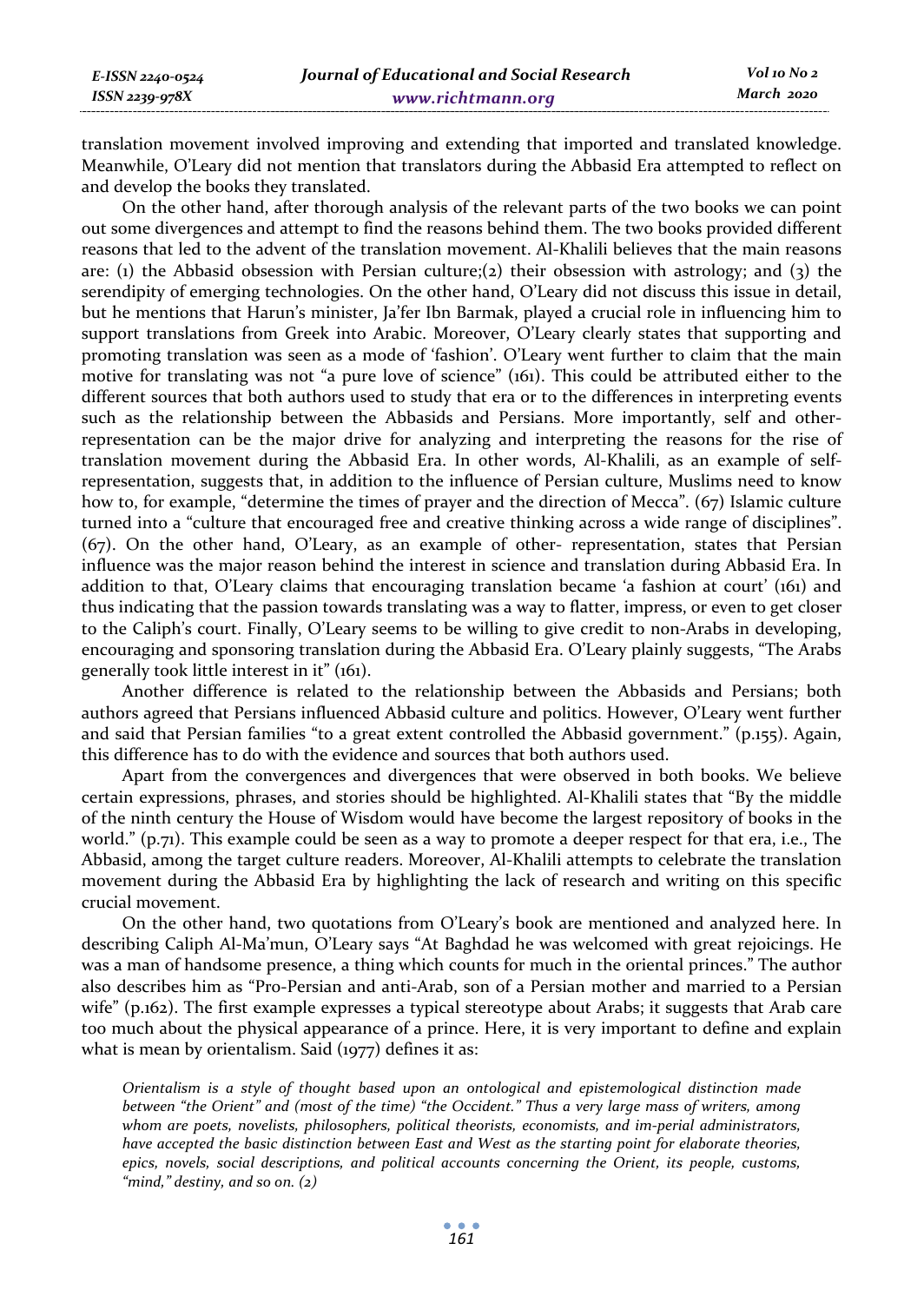| E-ISSN 2240-0524 | Journal of Educational and Social Research | Vol 10 No 2 |
|------------------|--------------------------------------------|-------------|
| ISSN 2239-978X   | www.richtmann.org                          | March 2020  |

Defining and describing Caliph Al-Ma'mun as an "oriental prince" may impact the readers of the book by the set of reduced and limited images of the Orient and its people. Moreover, the inclusion of the adjective oriental can be seen as a device to further attract Western readerships as it confirms to their expectations about the East.

 The second example lists four qualities of Al-Ma'mun. Three of them—that he was Pro-Persian, the son of a Persian mother and married to a Persian wife—are acknowledged facts. However, the fourth one raises some questions and makes readers wonder why an Arab Caliph hated his own nation. Moreover, O'Leary did not provide any evidence to show that Al-Ma'mun was anti-Arab; he only shows that he was pro-Persian, which doesn't necessarily mean that he was anti-Arab. Describing, labeling and accusing an Arab Muslim Caliph to be anti-Arab demanded extensive research in the history of that era, i.e., Abbasid Era, in general, and Al-Ma'mun's era in specific. Consequently, the History of al-Tabari was consulted to verify the accusation raised by O'Leary against Al-Ma'mun. History of al-Tabari is considered as 'fundamental' and 'invaluable' (See SUNY Press and Young, 2006) source of historical events written by the Muslim historian and scholar Abu Jaʿfar Muḥammad ibn Jarir al-Ṭabari. In addition, the book was translated into English. A critical analysis of Al-Ma'mun's era shows that He favored Persians in many instances but was never described as anti-Arab. In other words, accusing an Arab Muslim Caliph as anti-Arabs raises many questions about the purpose and the validity of this label. On the other hand, Al-Khalili admits the Persian influence during the Abbasid Era but never describes Al-Ma'mun as anti-Arab. Time and again, both scholars, i.e., Al-Khalili and O'Leary present their personal interpretations of a set of historical events that confirm the existence and influence of Persians on the Caliph's court and the love of Al-Ma'mun to them. O'Leary went far beyond describing Al-Ma'mun as a pro-Persian to say that he was anti-Arab, while Al-Khalili did not.

## **3. Conclusion and Results**

The current paper analyzed two books that tackled the history of translation in the Abbasid era. The first book, "The House of Wisdom", is considered as Self-representation and the second one, "How Greek Science Passed to The Arabs", is considered as Other- representation. We can conclude that the many issues and events during that era were represented by both the British and Arab scholars in a generally similar way. This similarity can be attributed to the nature of these events and issues, since they are agreed upon in many historical books, which may in turn, have been used by the authors of the two books. However, the analysis showed that there are some convergences between these two kinds of representations. The convergences may come out as a result of different interpretations of the historical events, using different sources to build evidence, and sometimes, to different ideologies. The latter reason seems to be influential for the existence of convergences between the two authors. The two authors disagree about the role of scholars in The House of Wisdom. On the one hand, Al-Khalili explains that scholars did not only translate sciences from the Greek, Indian and Persian cultures but also enhanced, examined, and expanded what they translated. On the other hand, O'Leary did not mention that translators during the Abbasid Era attempted to reflect and develop the books they translated. Another crucial difference in representing the translation history during the Islamic golden age, specifically, the Abbasid Era, lies in describing the role of one of the greatest sponsors to the translation movement i.e., the Caliph Al-Ma'mun. O'Leary and Al-Khalili admit the role of Al-Ma'mun in sponsoring the translation movement. However, they differ in interpreting the reasons and motives that drove Al-Ma'mun's passion towards translation.

The issue of convergences and divergences is thought to exist as long as some historical events are subject to the writers' own interpretations, which can vary among writers. However, scholars can approximate these convergences and divergences by starting writing histories of translation in teams, which include translation studies historians and historians who represent both sides, Self and Other. These sides can collaborate to write "better" histories that are built on both sides' points of view.